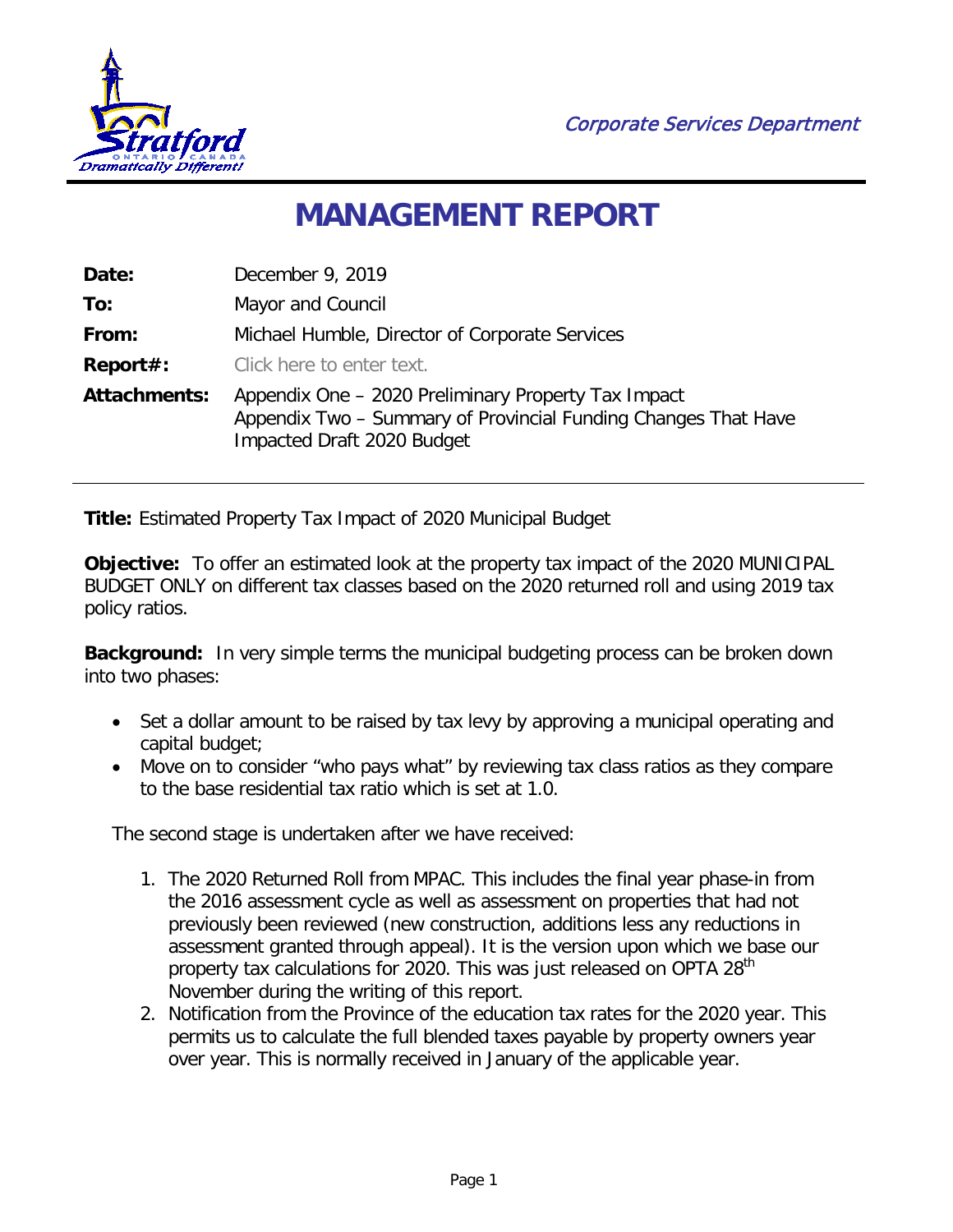**Analysis:** The overall tax levy increase spread across the entire assessment base is 3.97%

Appendix One is a preliminary look at the impact on different tax classes based on the municipal budget ONLY.

- Four subclasses of Residential tax class
- Multi-Residential
- Industrial
- Commercial

Different tax classes will present preliminary increases higher or lower than the benchmark Residential tax class. This indicates a rate of change in assessed property values at a greater or lesser rate of change to the Residential tax class.

The same can be seen between sub-classes of the same class. For example, within the Residential class, the impact of the municipal budget ONLY on the average single family detached property is 3.37% compared to 2.49% for the average semi-detached property and 12.69% for the average multi-residential property.

Drilling down even further, the specific property tax impact on any individual property depends on:

- Assessed value;
- Individual rate of change in assessed value when compared to all other properties in the class or sub-class;
- Tax class ratio in relation to Residential.

There will be an opportunity to consider tax policy when we have received provincial education rates for 2020 and we can see the overall blended taxation impacts.

Council has the opportunity to consider smoothing the 2020 impact between different classes by adjusting the tax ratios applied to each class. However, it will need to be considered that rebalancing does not change the overall but does shift the burden between tax classes.

## Itemization of 2020 Budget Increase

As a means of describing the impact of various factors on the 2020 operating budget, staff have identified five primary inputs.

It should be noted that although the tax levy impact is 3.97%, the base budgets of each department or local Board have increased by only 0.60% over 2019 levels despite significant inflationary pressures we have had to absorb.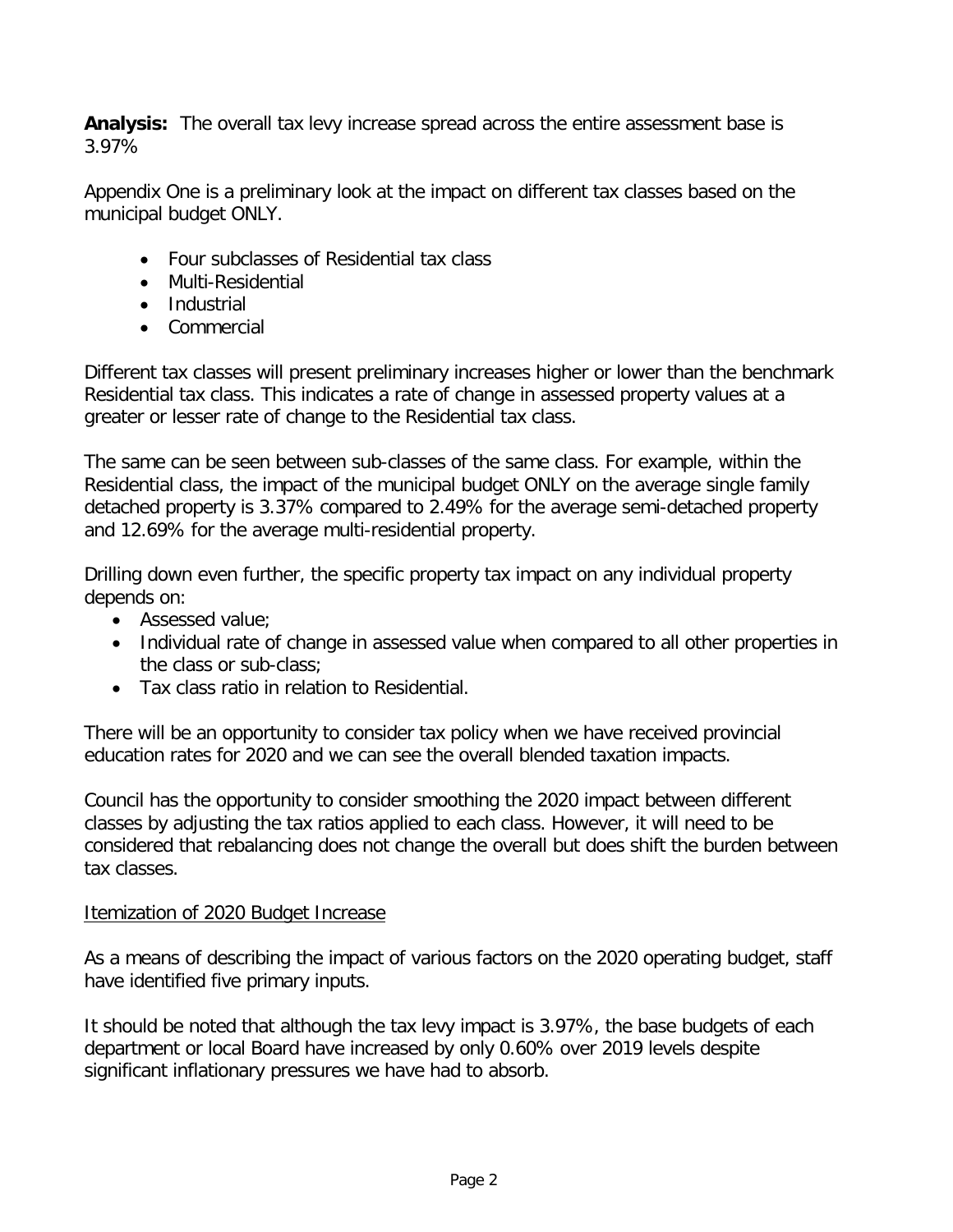| <b>TOTAL</b>                      | \$2,352,490   | 3.97%    |
|-----------------------------------|---------------|----------|
| <b>Base Budget Change</b>         | Ś<br>355,852  | 0.60%    |
| <b>New Borrowing</b>              | 691,430       | 1.17%    |
| Service Enhancements              | \$1,468,150   | 2.48%    |
| <b>Provincial Funding Changes</b> | 464,858       | 0.78%    |
| <b>Assessment Growth</b>          | 627,800<br>-S | $-1.06%$ |

**Financial Impact:** For information purposes only.

## **Alignment with Strategic Priorities:**

## **Strengthening our Plans, Strategies and Partnerships**

Sound fiscal responsibility contributes to all aspects of the City's plans, strategies and partnerships.

**Staff Recommendation: THAT the report of Director of Corporate Services dated December 9, 2019 regarding the estimated property tax impact of 2020 tax levy on various property tax classes be received for information.**

Æ

\_\_\_\_\_\_\_\_\_\_\_\_\_\_\_\_\_\_\_\_\_\_\_\_\_\_ Michael Humble, CPA, CGA Director of Corporate Services

Joan Choma

\_\_\_\_\_\_\_\_\_\_\_\_\_\_\_\_\_\_\_\_\_\_\_\_\_\_ Joan Thomson, Acting Chief Administrative Officer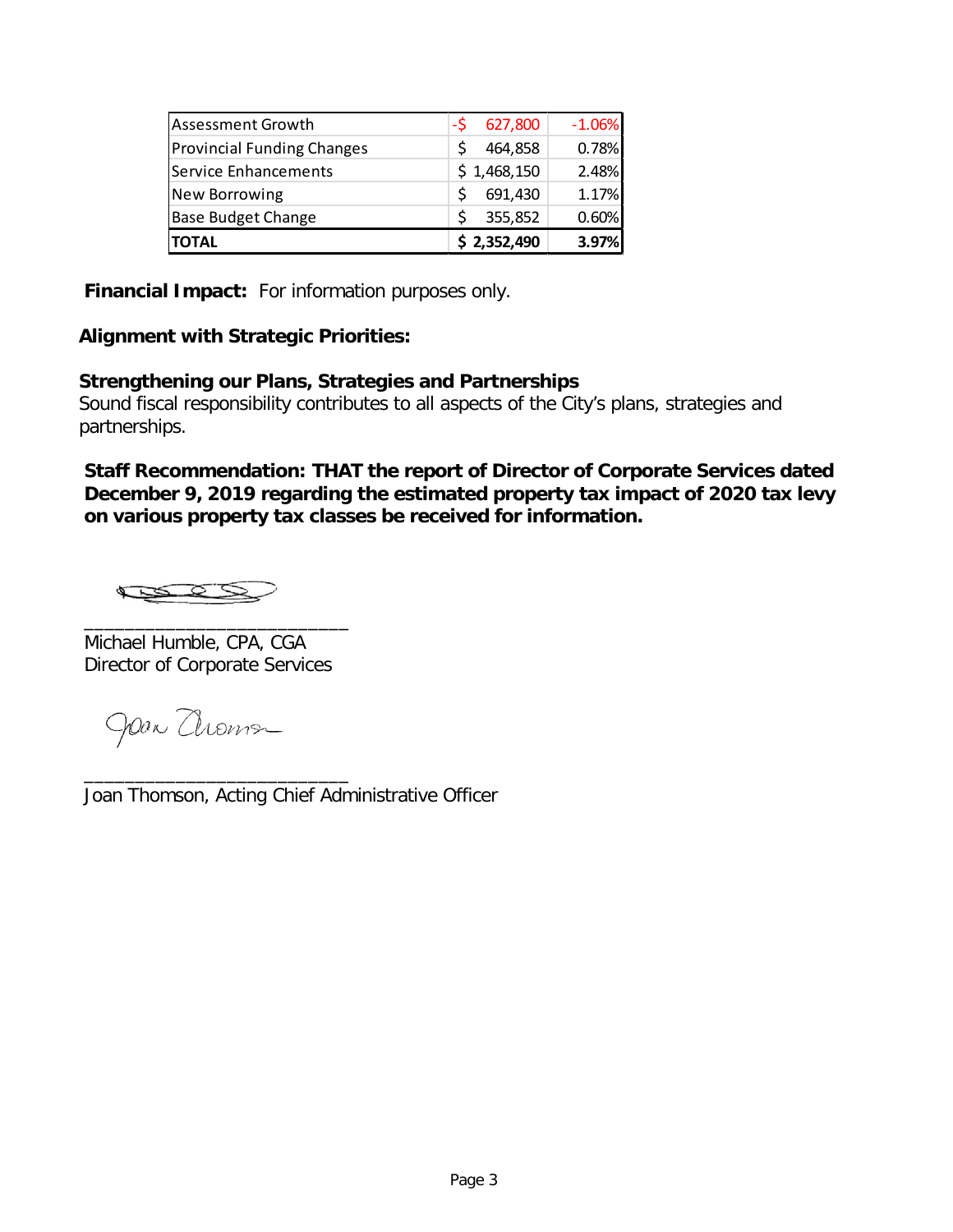#### **APPENDIX ONE**

#### **2020 Preliminary Property Tax Impact**

| <b>RESIDENTIAL CLASS 301 Single Family Detached</b> |            |
|-----------------------------------------------------|------------|
| 2019 Avg Assessment                                 | \$298,634  |
| 2020 Avg Assessment                                 | \$308,587  |
| 2019 Avg Municipal Tax                              | \$3,591.35 |
| 2020 Avg Municipal Tax                              | \$3,712.30 |
| Average Increase - \$                               | \$120.95   |
| Average Increase - %                                | 3.37%      |

| <b>RESIDENTIAL CLASS 309 Freehold Town / Row</b> |            |
|--------------------------------------------------|------------|
| 2019 Avg Assessment                              | \$245,926  |
| 2020 Avg Assessment                              | \$252,539  |
| 2019 Avg Municipal Tax                           | \$2,957.49 |
| 2020 Avg Municipal Tax                           | \$3,038.04 |
| Average Increase - \$                            | \$80.55    |
| Average Increase - %                             | 2.72%      |

| <b>RESIDENTIAL CLASS 311 Semi-Detached</b> |            |
|--------------------------------------------|------------|
| 2019 Avg Assessment                        | \$217,235  |
| 2020 Avg Assessment                        | \$222,560  |
| 2019 Avg Municipal Tax                     | \$2,612.46 |
| 2020 Avg Municipal Tax                     | \$2,677.40 |
| Average Increase - \$                      | \$64.95    |
| Average Increase - %                       | 2.49%      |

| <b>RESIDENTIAL CLASS 370 Condominium</b> |            |
|------------------------------------------|------------|
| 2019 Avg Assessment                      | \$244,891  |
| 2020 Avg Assessment                      | \$250,309  |
| 2019 Avg Municipal Tax                   | \$2,945.04 |
| 2020 Avg Municipal Tax                   | \$3,011.22 |
| Average Increase - \$                    | \$66.17    |
| Average Increase - %                     | 2.25%      |

| <b>MULTI-RESIDENTIAL CLASS 340</b> |             |
|------------------------------------|-------------|
|                                    |             |
| 2019 Avg Assessment                | \$2,199,839 |
| 2020 Avg Assessment                | \$2,478,225 |
| 2019 Avg Municipal Tax             | \$52,910.29 |
| 2020 Avg Municipal Tax             | \$59,626.12 |
| Average Increase - \$              | \$6,715.83  |
| Average Increase - %               | 12.69%      |

| <b>COMMERCIAL CLASS 400</b> |             |
|-----------------------------|-------------|
| # of CT Properties          | 456         |
| 2019 Avg Assessment         | \$822,839   |
| 2020 Avg Assessment         | \$867,679   |
| 2019 Avg Municipal Tax      | \$19,552.72 |
| 2020 Avg Municipal Tax      | \$20,625.19 |
| Average Increase - \$       | \$1,072.47  |
| Average Increase - %        | 5.49%       |

| <b>INDUSTRIAL CLASS 500</b> |             |  |  |
|-----------------------------|-------------|--|--|
| # of IT Properties          | 220         |  |  |
| 2019 Avg Assessment         | \$1,369,133 |  |  |
| 2020 Avg Assessment         | \$1,425,518 |  |  |
| 2019 Avg Municipal Tax      | \$44,363.00 |  |  |
| 2020 Avg Municipal Tax      | \$45,549.84 |  |  |
| Average Increase - \$       | \$1,186.84  |  |  |
| Average Increase - %        | 2.68%       |  |  |